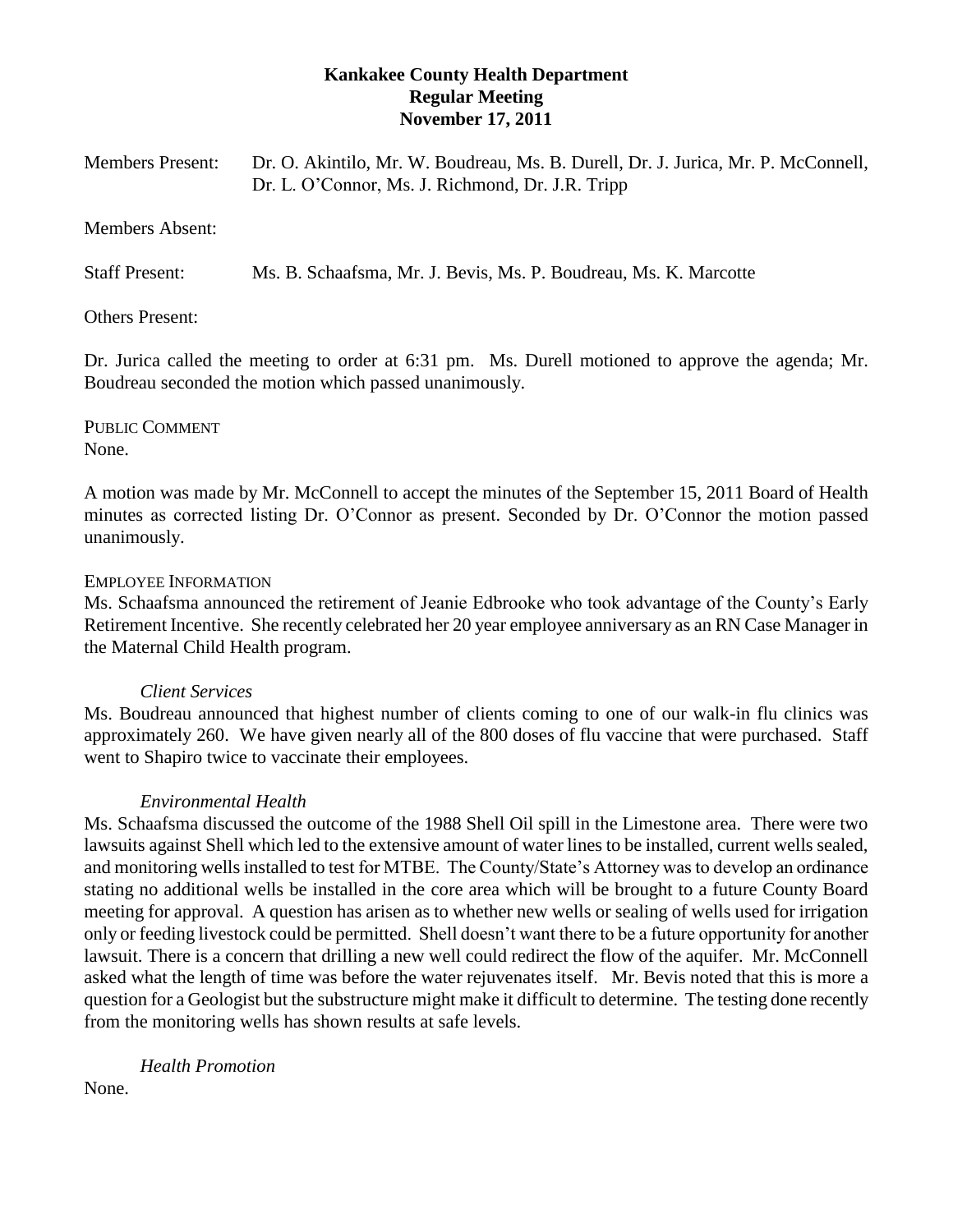## ADMINISTRATIVE REPORTS

## *Financial Status*

Ms. Schaafsma presented the August, September, and October financial reports for approval. At the end of August, 75% of the year, we have received 67.34% of the revenue and allocated 71.04% of the expenses. At the end of September 83.3% of the year, we have received 82.47% of the revenue and allocated 78.35% of the expenses. At the end of October, 91.6% of the year, we have received 88.65% of the revenue and allocated 85.41% of the expenses. Ms. Schaafsma noted that while the revenue looks better it is because we received all of the Local Health Protection money for FY10. Due to the late payment, it was not able to be credited. Expenditures are consistently 3-4% under budget. Cash flow remains the same with approximately \$600,000 in IPTIP. Ms. Schaafsma noted that we have been paid for everything for the last grant year, but have not seen much for this year. Ms. Durell made a motion to approve the August, September, and October financial reports. Seconded by Dr. Akintilo the motioned passed unanimously.

OLD BUSINESS None.

## NEW BUSINESS

Ms. Schaafsma presented the FY2012 budget for approval. It has been turned in to the County as they need to put it up for public display for 14 days. This is a balanced budget and does reflect a 2% salary increase for staff. Ms. Schaafsma noted that there has been some attrition and a few personnel positions have not been filled. For example, Environmental Health is down an inspector but the number of septic and well inspections needed is also down. The phone service has been switched from ATT to Call One for a yearly savings of approximately \$4,000. The cell phone service also switched from Sprint/Nextel to Verizon. Ms. Schaafsma stated that she did not put money in the budget for the roof repair. Perhaps the finance committee could meet and consider moving \$200-250,000 to a separate account for capital improvement. Ms. Schaafsma did note that there are eight management staff that have not had a raise since 12/2008. According to the contract we will "back pay" union staff 2% effective December 1, 2010 which is approximately \$9,500.00. In order to keep parity Dr. Jurica thought it would be logical to compensate management staff; approximately \$20,000. Ms. Schaafsma noted that the budget could handle this amount, but the Board would need to approve it. Mr. McConnell made a motion to approve the 2% increase for management staff effective December 1, 2010.

Ms. Schaafsma presented the four year agreement (2010-2014) between KCHD and AFSCME for approval. The provisions that changed were reviewed and discussed. One of the primary changes was to the sick time policy which will now be similar to the County. Currently the practice is to accrue sick time; this will now change and time will be "dumped in" for both Extended Illness and Sick time in January. At the end of the year, any remaining sick time will be transferred to the Extended Illness bank. Raises for the four years will be 2%, 2%, 2.5% and 2.5%. Dr. Tripp asked if there will be enough revenue to cover these raises. Ms. Schaafsma noted that the first two years are covered and the future is uncertain. Mr. McConnell wondered if there was a provision to open the contract mid-year and there is not. There was an expense for legal counsel and Ms. Schaafsma hopes that next time the State's Attorney will represent us. Ms. Richmond asked about the clothing allowance. Previously it was in the contract as the budget allowed, but it was agreed to keep it out of the contract and abide by a new dress code policy. Ms. Schaafsma thanked Dr. Jurica for his attendance and support at the negotiation meetings, as well as, Ms. Marcotte for her clerical support. Dr. Tripp made a motion to approve the agreement. Mr. Boudreau seconded the motion which passed unanimously.

Ms. Schaafsma presented a few updated policies that most directly related to provision in the contract including Dress Code, Leaves of Absence, Attendance and Punctuality, and Leaves of Absences. Dr. O'Connor motioned to approve these policies; seconded by Mr. Boudreau the motion passed unanimously.